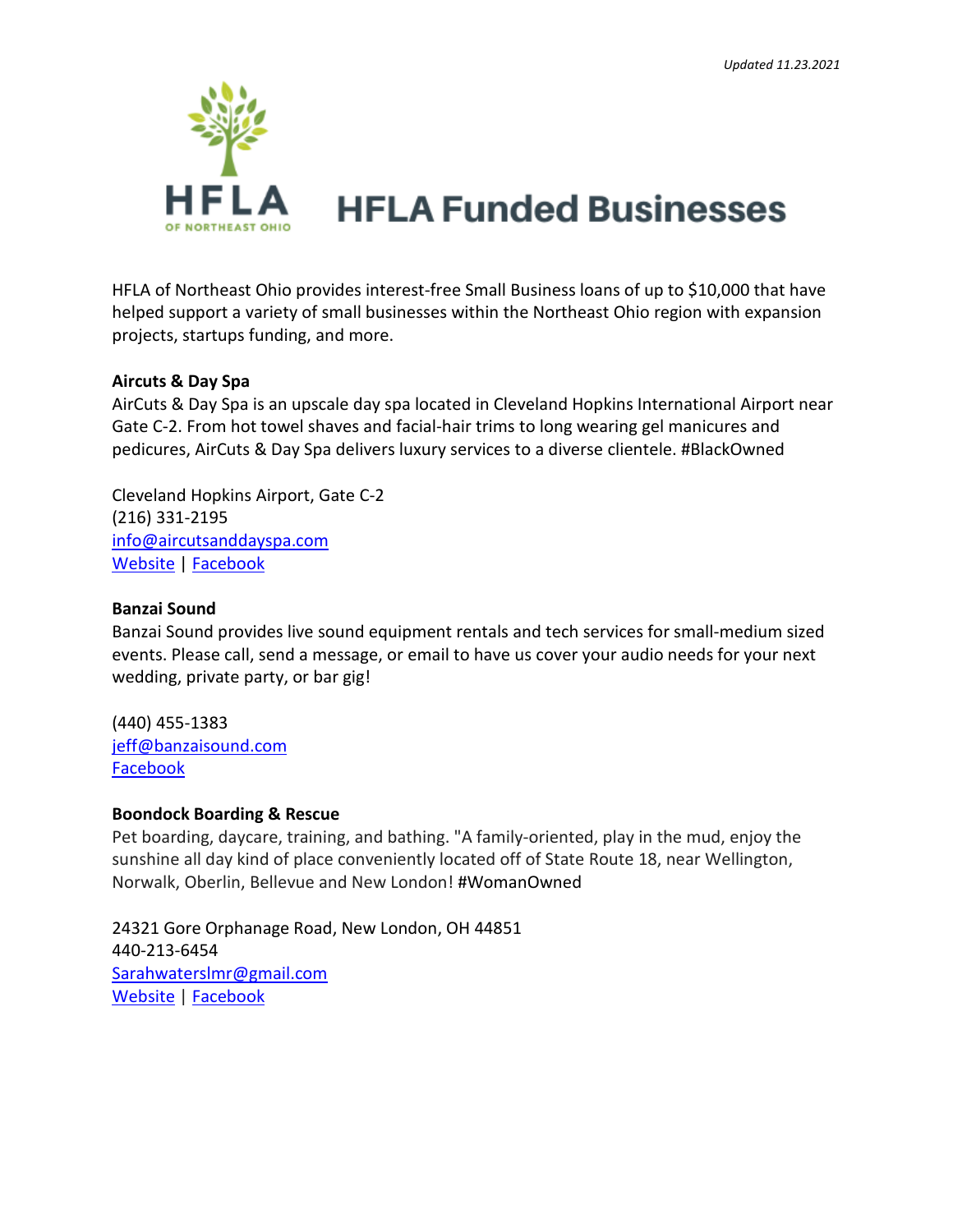

#### **Brewnuts**

At Brewnuts we combine the hospitality of the corner donut shop with the comfort of your favorite watering hole. We encourage you to belly up to the bar and stay awhile.

6501 Detroit Avenue, Cleveland, OH 44102 (216) 600-9579 [brewnutscle@gmail.com](mailto:brewnutscle@gmail.com) [Website](https://www.brewnutscleveland.com/) | [Facebook](https://www.facebook.com/brewnuts/?ref=bookmarks) | [Instagram](https://www.instagram.com/brewnuts/) | [Twitter](https://twitter.com/Brewnuts)

#### **Cent's Pizza + Goods**

Cent's Pizza is a from scratch Boutique Pizzeria and Bar offering wood fired pizzas, small shareable plates, classic cocktails, beer, and natural wine. The aesthetic is a mix of vintage and modern design.

5010 Lorain Ave, Cleveland, OH 44102 216-862-6427 [Website](https://www.centspizza.com/) | [Instagram](https://www.instagram.com/centspizza/)

#### **Cleveland Cookie Dough Company**

Edible cookie dough that will "transform your taste buds back to the good ole days of sneaking spoonfuls at Grandma's house". You can find us cruising around in the ONLY cookie dough truck on the shores of Lake Erie or we can come to you via our catering services!

(216) 816-0970 [clecookiedough@gmail.com](mailto:clecookiedough@gmail.com) [Website](https://www.clecookiedough.com/) | [Facebook](https://www.facebook.com/clecookiedough) | [Instagram](https://www.instagram.com/clecookiedough/) | [Twitter](https://twitter.com/clecookiedough)

#### **Compassionate Wigs**

Specializing in wig fitting and hair pieces for hair loss from chemotherapy or alopecia. #WomanOwned

1295 Boardman Canfield Road, Unit 3, Boardman, OH 44512 (330) 207-7112 [Website](https://compassionatewigs.com/) | [Facebook](https://www.facebook.com/compassionatewigs)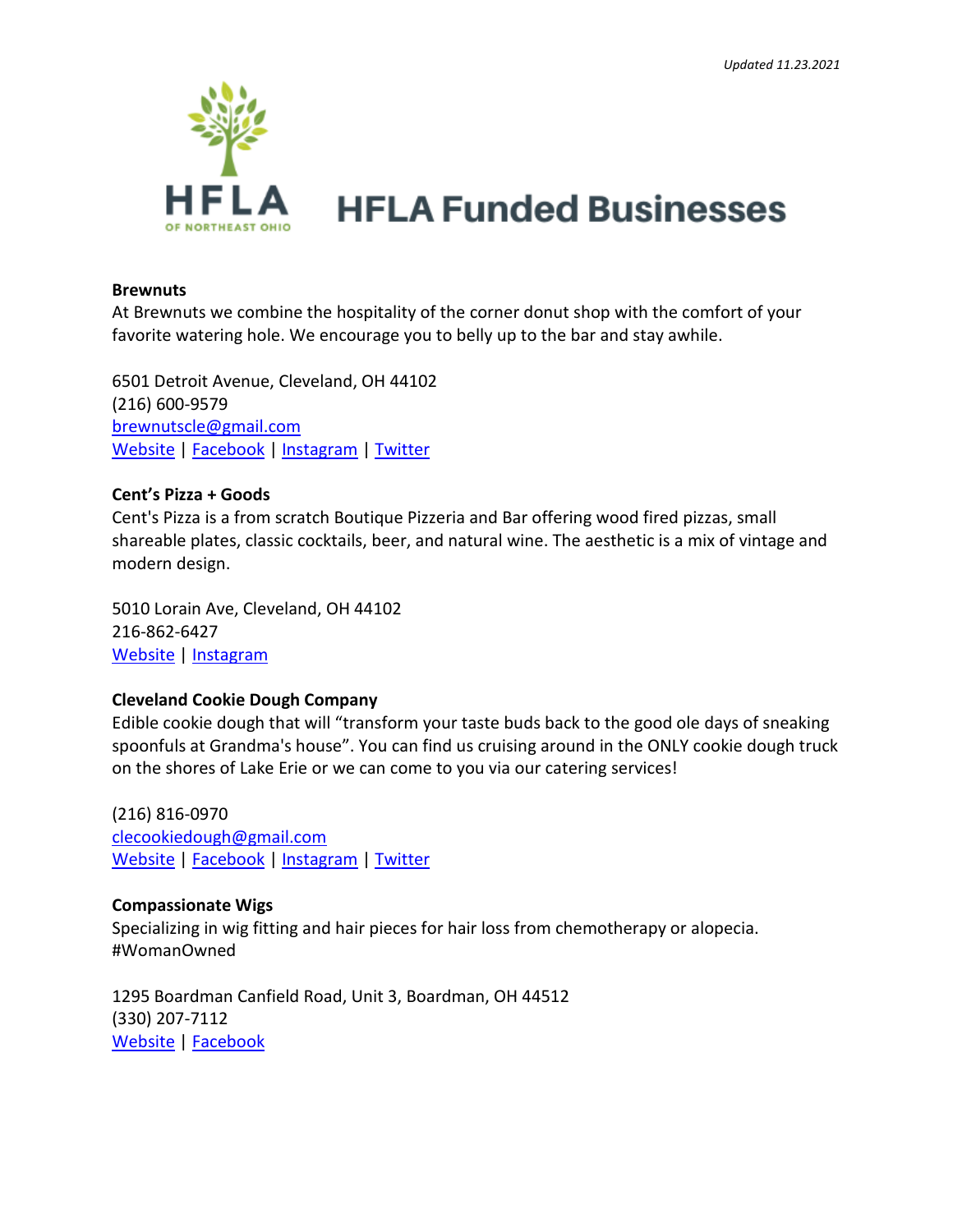

#### **Divine Image Ink**

Divine Image Ink was established in 2018 by artist and owner, Andy Zint, not only as a fine arts collective, but as a regional center for like-minded artists from the greater Cleveland area and a training ground for aspiring local artists.

6861 W.130<sup>th</sup> Street, Parma Heights, OH 44130 440-345-5779 [info@divineimage.ink](mailto:info@divineimage.ink) [Website](https://divineimage.ink/) | [Facebook](https://www.facebook.com/andy.zint.9) | [Instagram](https://www.instagram.com/andyzint/)

#### **DJ Raymond "The White Lion"**

Mobile entertainment company. #LatinXOwned

216-858-0998 [Facebook](https://www.facebook.com/DJ-Raymond-De-White-L%C3%ADon-331120667535062/)

### **Dough House Cookies**

From Chocolate Chip and Oatmeal Raisin to Brown Butter Blueberry and Lavender Lemon, Dough House Cookies is giving the old a new spin & bringing big flavors to the local cookie scene. Specializing in small batch orders, event catering, and custom cookie buffets. #WomanOwned #BlackOwned

822 Billingsgate Avenue, Youngstown, OH 44511 330-333-6994 [info@doughhousecookies.com](mailto:info@doughhousecookies.com) [Website](http://doughhousecookies.com/) | [Facebook](https://www.facebook.com/doughhousecookies/) | [Instagram](https://www.instagram.com/doughhousecookies/) | [Twitter](https://twitter.com/doughhousebakes)

### **EyeRoc Media**

EYEROCMEDIA makes a point to satisfy each client by practicing an on-time on-budget video production service. Fulfilling your needs of creating industry standard marketing material. We love creating photo & video content. Let's set up your next project. #BlackOwned

(216) 802-8500 [studio1@eyerocmedia.com](mailto:studio1@eyerocmedia.com) [Facebook](https://www.facebook.com/eyerocmedia/)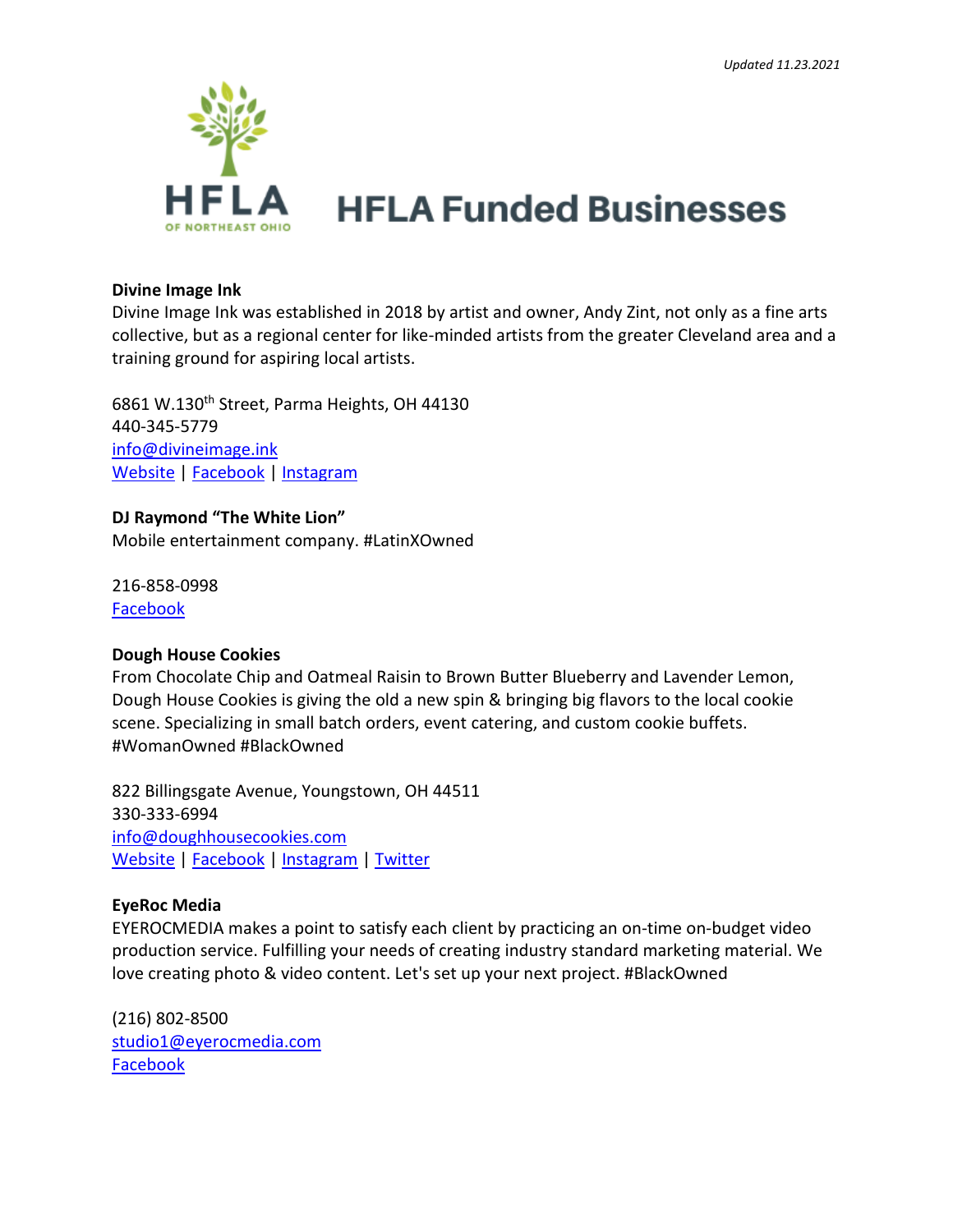

#### **Half Moon Bakery LLC**

Homemade gourmet empanadas that will make your mouth water! Try our delicious pastries, cakes and much more! The Half Moon features a selection of baked goods and 12 different empanadas! #WomanOwned #LatinXOwned

3456 W 25th Street, Cleveland, OH 44109 (216) 772-2499 [halfmoonbakeryclev@yahoo.com](mailto:halfmoonbakeryclev@yahoo.com) [Facebook](https://www.facebook.com/thehalfmooncleveland/) [| Instagram](https://www.instagram.com/halfmoonbakery/)

#### **Holmes Made Food**

Holmes Made Foods LLC and Holmes Mouthwatering Applesauce were established in Dec. 2008 by 15-year-old Ethan M. Holmes. The plan was to make a product that was made up of every quality many applesauce companies lack, while still maintaining healthy, local and all natural ingredients. #BlackOwned

[contact@holmesapplesauce.com](mailto:contact@holmesapplesauce.com) [Website](https://holmesapplesauce.com/) | [Facebook](https://www.facebook.com/HolmesApplesauce/) | [Instagram](https://www.instagram.com/holmesapplesauce/) | [Twitter](https://twitter.com/holmesasauce)

### **Image Audio & Security**

Security & surveillance, solar systems, and mobile technology solutions.

(216) 798-1227 **[Website](https://www.imagetechpros.com/)** 

### **Kafaya's Kitchen**

North African Restaurant located on the West side of Cleveland. #WomanOwned #AfricanOwned

3650 W 117th Street, Cleveland, OH 44111 (216) 583-6814 [Facebook](https://www.facebook.com/pages/Kafayas-Kitchen/707030919326050) (unofficial page)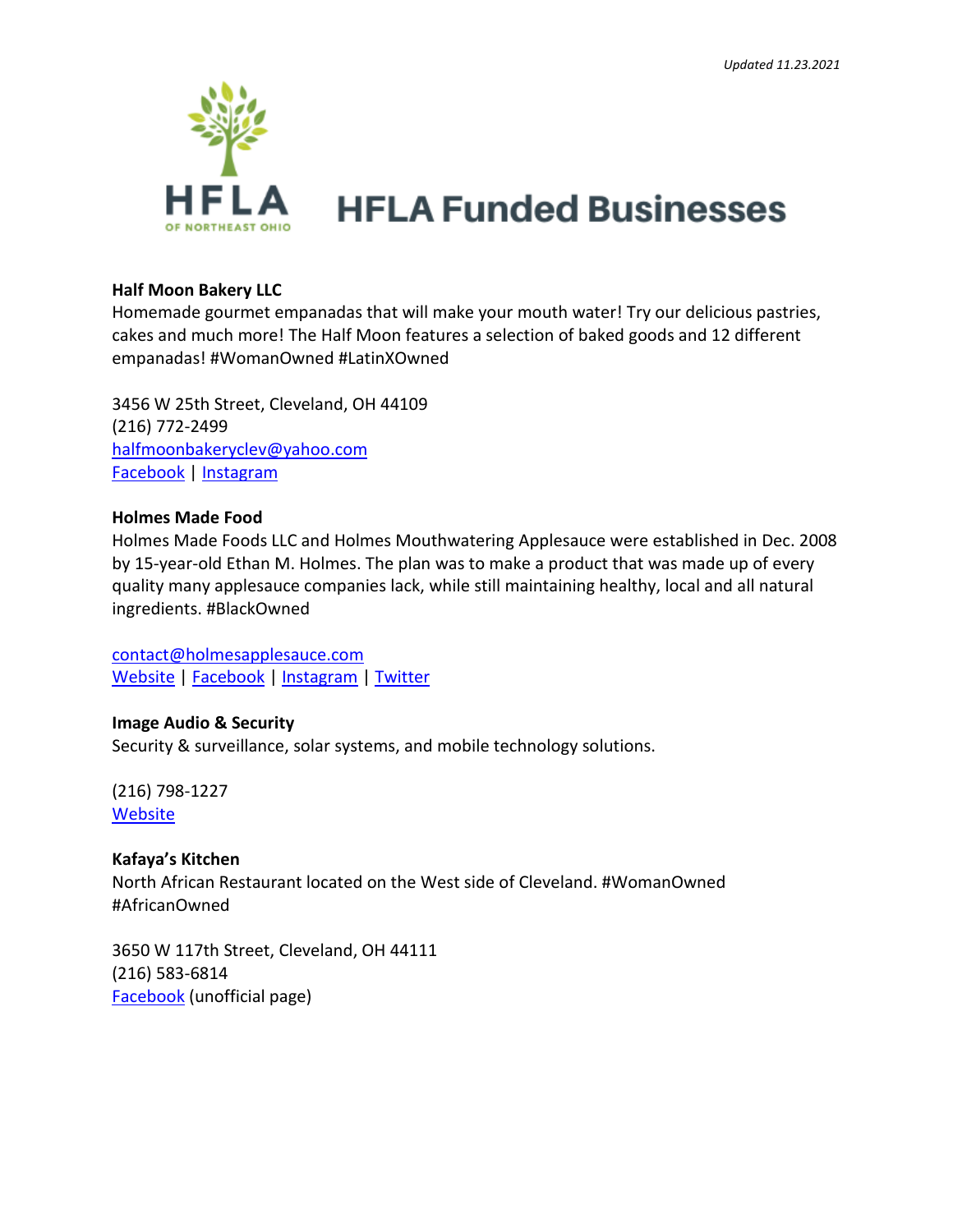

#### **KBC Kidz (Youngstown)**

Bounce houses, animal rides and more. At KBC KIDZ in Youngstown Oh, we like to include your child in every aspect of planning. #WomanOwned #BlackOwned

1970 Everett Avenue, Youngstown, OH 44514 (330) 553-9590 [customers@kbckidz.com](mailto:customers@kbckidz.com) [Website](http://www.kbckidz.com/) | [Facebook](https://www.facebook.com/KBC-KIDZ-1028815097178478) | [Instagram](https://www.instagram.com/kbckidz/?hl=en)

#### **Killik Hot Sauce Co.**

Veteran owned, Killik uses the natural process of fermentation to create unique premium hot sauces that add flavor without the sodium of other hot sauces. "We use all natural ingredients and ferment them to give our hot sauces a unique and flavorful taste with only a fraction of the sodium other hot sauces have. They are vegan, gluten-free and preservative free." #veteranowned

(216) 459-5396 [michael@killikhsc.com](mailto:michael@killikhsc.com) [Website](https://www.killikhsc.com/) | [Facebook](https://www.facebook.com/killikhsc/) | [Instagram](https://www.instagram.com/killik_hot_sauce_co/) | [Twitter](https://twitter.com/mkillik)

### **Kingdom Light & Building**

Electrical Contractor based on the west side of Cleveland

#### **Let's Play Together Childcare & Learning Center**

Our center provides a nurturing and educational environment for children between the ages of 30 months and 12 years old. We accept vouchers and private payments. Hablamos español! #LatinXOwned #WomanOwned

8601 Sauer Avenue, Cleveland, OH 44102 (216) 417-0373 [letsplaytogetherchildcare@gmail.com](mailto:letsplaytogetherchildcare@gmail.com) [Facebook](https://www.facebook.com/Letsplaytogethercc/)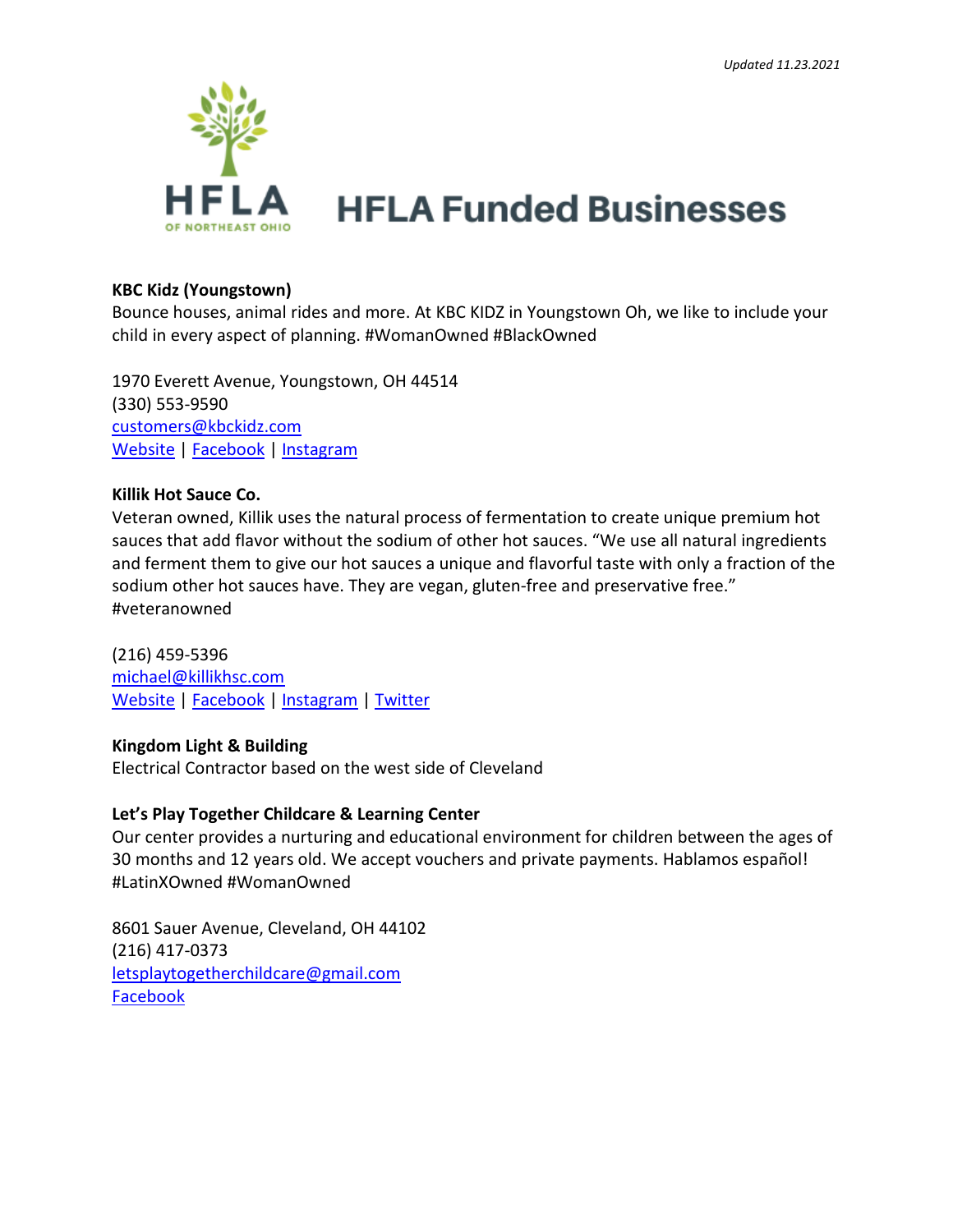

#### **Living Rich**

*"Define Your Rich & Live It".* High-end, quality streetwear at an affordable price. "Provide Everyone that Wears Living Rich with Quality Clothing and the Inspiration to have a voice not defined by society." #WomanOwned #BlackOwned

740 Richmond Rd., Richmond Heights, OH 44143 [Website](https://iamlivingrich.com/) | [Instagram](https://www.instagram.com/iamlivingrich/?hl=en)

#### **Marques Restaurant**

Marques is an inspiring restaurant, and catering business combining an eclectic atmosphere with excellent Southern and Cajun food. Our goal is to have a great food selection along with efficient and superior service. Customer satisfaction is our paramount objective. #BlackOwned

1201 E Market Street, Suite 102, Akron, OH 44305 330.475.8355 [albert.harrisllc@gmail.com](mailto:albert.harrisllc@gmail.com) [Website](http://www.marqueseastend.com/) | [Facebook](https://www.facebook.com/Marquescfs/)

#### **Micah Specialty Foods**

Supreme Sauce is an all-natural marinade that is so versatile that it can also be used as a salsa, a marinara and a cocktail sauce. Marinating baked chicken or white bass with Supreme Sauce will take your imagination to the coastline of Ghana where our family recipe was birthed and passed down to us for six generations. #BlackOwned

2800 Euclid Avenue, Cleveland, OH 44115 (216) 744-6131 [info@micahspecialtyfoods.com](mailto:info@micahspecialtyfoods.com) [Website](https://www.micahspecialtyfoods.com/) | [Facebook](https://www.facebook.com/MicahSpecialtyFoods/) | [Instagram](https://www.instagram.com/micahspecialtyfoods/)

#### **Ohio Kabob Grill**

Authentic Mediterranean food located on the West Side of Cleveland. #MiddleEasternOwned

3359 W 117th Street, Cleveland, OH 44111 (216) 675-4775 [Website](https://ohiokabobgrill.business.site/) | [Facebook](https://www.facebook.com/ohiokabobgrill/)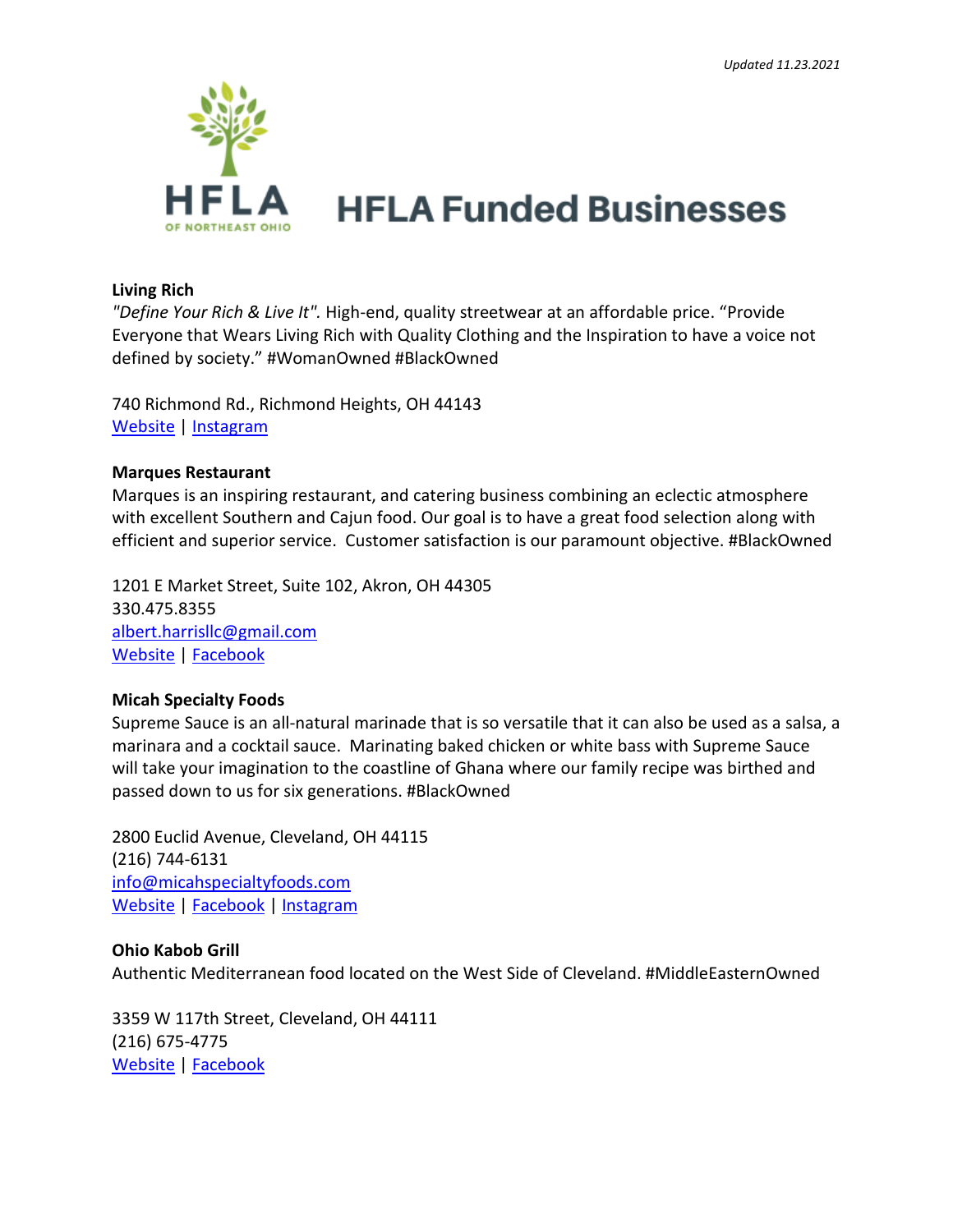

#### **Peaceful Fruits**

We put the fruit back in fruit snacks! As seen on Shark Tank, we are an award winning mission based business offering delicious snacks made from nothing but fruit. Founded by a Peace Corps Volunteer, our snacks are made from nothing but fruit - 100% organic, non-GMO, and gluten free.

(330) 356-8515 [info@peacefulfruits.com](mailto:info@peacefulfruits.com) [Website](https://www.peacefulfruits.com/) | [Facebook](https://www.facebook.com/peacefulfruits) | [Instagram](https://www.instagram.com/peaceful_fruits/?hl=en) | [Twitter](https://twitter.com/Peaceful_Fruits)

#### **Pierogi Pantry & More**

Pierogi Pantry is on a mission to make the best pierogi in Cleveland. Our pierogis are always fresh, unlike store brands full of preservatives and not much flavor. Find us at farmers markets! #WomanOwned #LGBTQOwned

(323) 251-5644 [pierogipantry@gmail.com](mailto:pierogipantry@gmail.com) [Website](https://www.pierogipantry.com/) | [Facebook](https://www.facebook.com/pierogipantry/about/) | [Instagram](https://www.instagram.com/pierogipantry/) | [Twitter](https://twitter.com/PantryPierogi)

### **Pipe'N Hot Grill**

"When you crave delicious, freshly prepared, sizzling seafood come dine with us." #WomanOwned #BlackOwned

Glenvillage, 1400 E. 105<sup>th</sup> Street, Cleveland, OH 44106 (216) 795-5250 [eat@pipenhotgrill.com](mailto:eat@pipenhotgrill.com) [Website](https://www.pipenhotgrill.com/) | [Instagram](https://www.instagram.com/officialpipenhotgrill/?hl=en)

#### **Pritt Entertainment Group**

Pritt Entertainment Group is a creative agency, based in Akron, Ohio. We bring brands to life through video, animation, photography, graphic design and live/virtual events.

201 South Main Street Akron, OH 44308 [info@prittentertainmentgroup.com](mailto:info@prittentertainmentgroup.com) [Website](https://prittentertainmentgroup.com/) [|Facebook](https://www.facebook.com/PrittEntertainmentGroup) | [Instagram](https://www.instagram.com/prittentertainmentgroup/) | [Twitter](https://twitter.com/PrittEntGroup)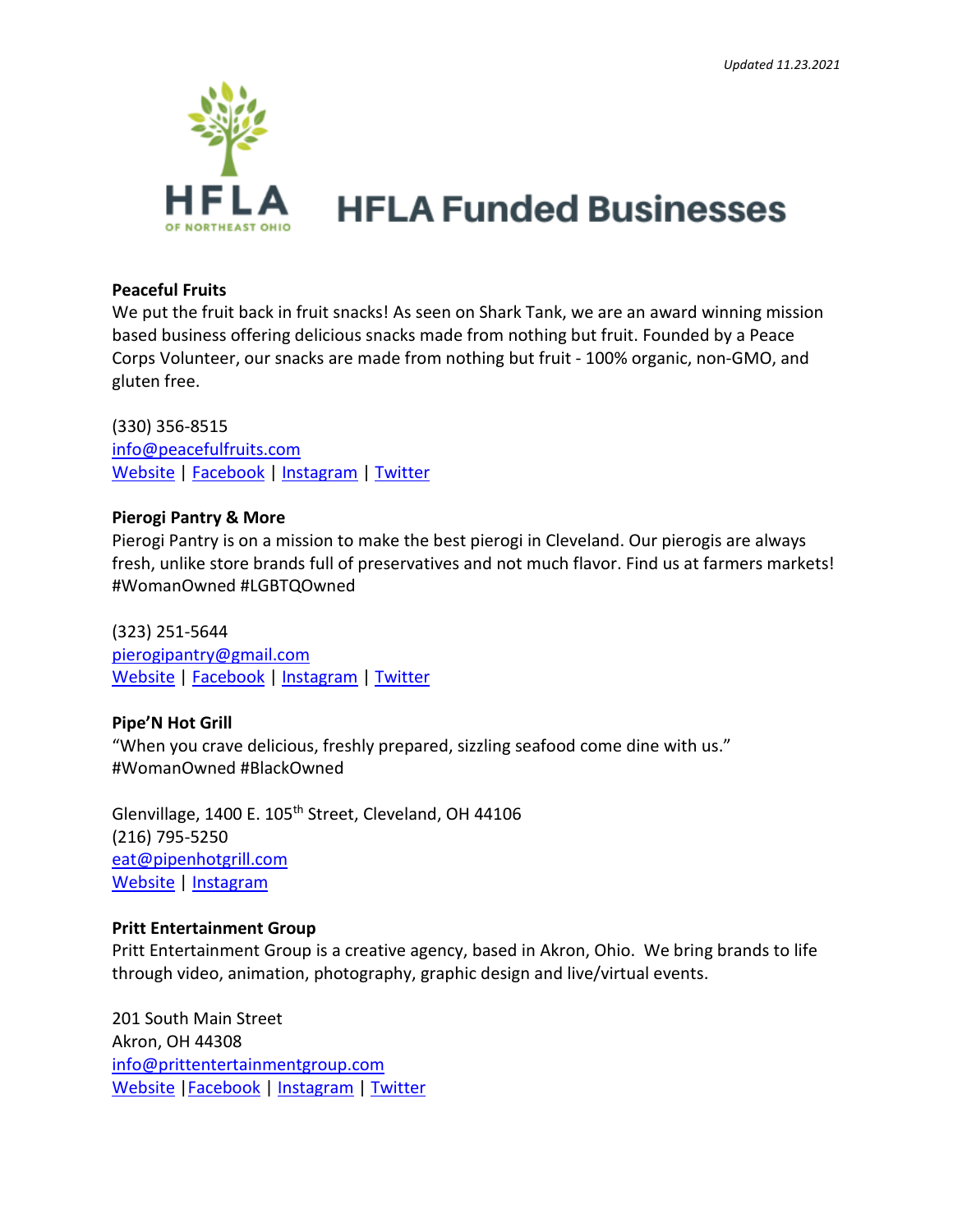

# **Quisqueya Latin Cuisine**

#WomanOwned #LatinXOwned

2317 Denison Avenue, Cleveland, OH 44109 (216) 651-3410 [Facebook](https://www.facebook.com/quisqueyalatincuisine/)

### **Rust Belt Riders LLC**

"Feed People, Not Landfills" Rust Belt Riders offers commercial food waste producers a logistics-based alternative to landfills that is clean, timely, and benefits their community. We create value-added products that feed people, not landfills.

2701 St. Clair Avenue, Cleveland, OH 44114 (440) 781-105[4](mailto:info@rustbeltriders.com) [info@rustbeltriders.com](mailto:info@rustbeltriders.com) [Website](https://www.rustbeltriders.com/) | [Facebook](https://www.facebook.com/RustBeltRidersCLE) | [Instagram](https://www.instagram.com/rustbeltriders/) | [Twitter](https://twitter.com/RustBeltRiders)

## **Siren Group (LineKing)**

Know the current wait time of restaurants. LineKing offers fast passes and loyalty rewards from your favorite places.

## [Website](https://linekingapp.com/) | [Facebook](https://www.facebook.com/LineKingApp) | [Twitter](https://twitter.com/walkinanywhere)

### **Storehouse Tea Company**

Storehouse Tea, Northeast Ohio's premier hand-crafter of 50, high quality, fresh, organic and fair trade loose leaf teas and whole leaf Tea Sachets. Storehouse Tea Company LLC, Cleveland, Ohio Certified Organic and Fair Trade Tea Handling and Blending Handpicked Organic Fair Trade tea leaves and herbs from around the world are our specialty. #WomanOwned

3619 Walton Avenue, Cleveland, OH 44113 (216) 406-9139 [paula@storehousetea.com](mailto:paula@storehousetea.com) [Website](https://storehousetea.com/) | [Facebook](https://www.facebook.com/storehousetea/) | [Instagram](https://www.instagram.com/storehouse_tea/) | [Twitter](https://twitter.com/StorehouseTea)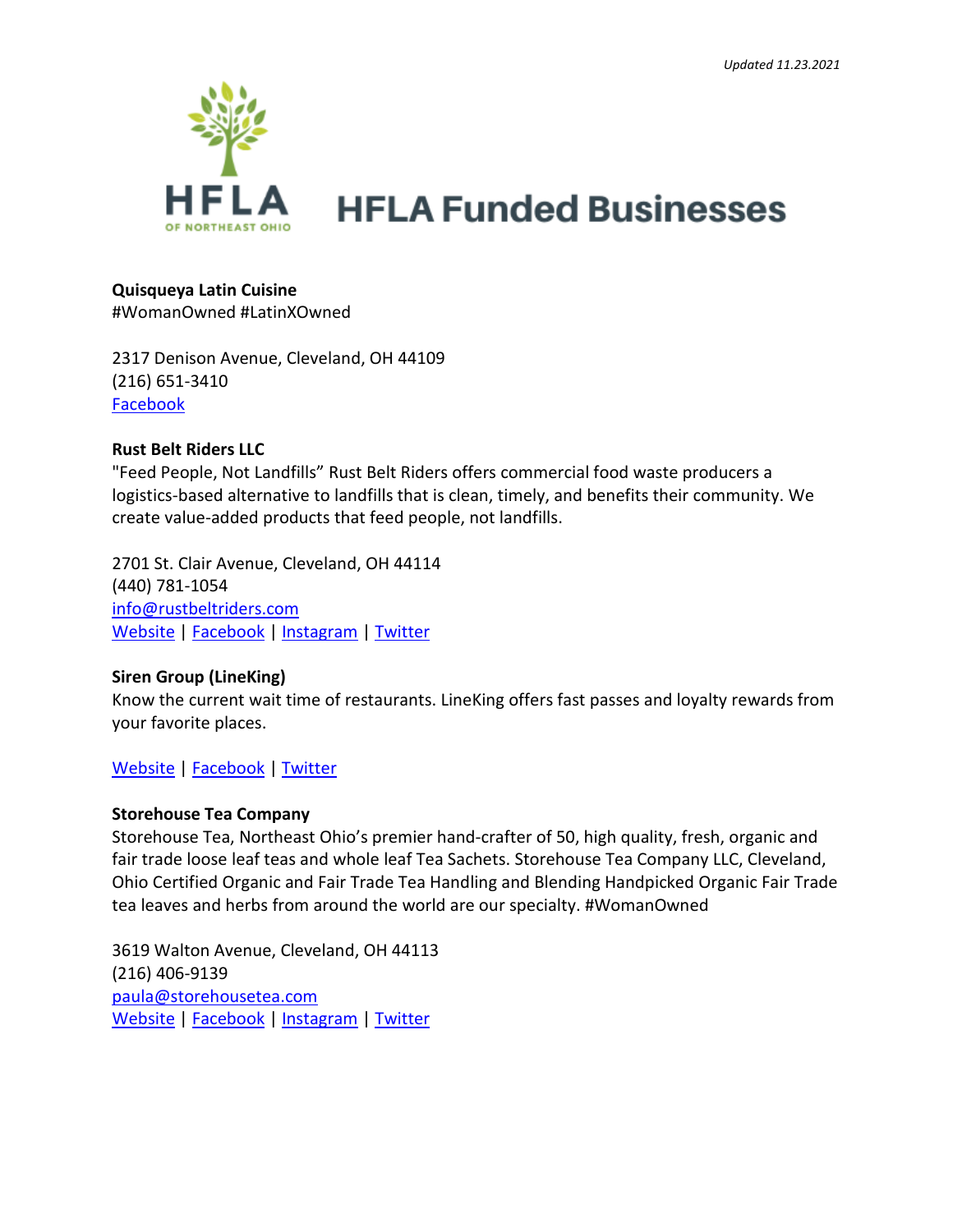

#### **Terrapin Bakery**

Coffee, conversation, and a full line of bakery. Our bakery strives to give you the most delicious and freshest custom bakery products at the best possible prices. We offer quantity pricing to individuals and to other businesses in the Cleveland/Akron area. #WomanOwned

3146 W 14<sup>th</sup> Street, Cleveland, OH 44109 (216) 256-7915 [terrapinbakerycle@gmail.com](mailto:terrapinbakerycle@gmail.com) [Website](https://www.boncleveland.com/contact) | [Facebook](https://www.facebook.com/terrapinbakery) | [Instagram](https://www.instagram.com/terrapin_bakery/)

#### **Unique's Passion**

"Any occasion, any day, you can have fashionable trays.... Your Way." Miss Unique first started off in the catering industry learning how to create and build various fruit baskets and edible gifts. She later extended her expertise out into the public and created "Unique's Passion," a new brand that will grow and provide great products from generation to generation. #WomanOwned #BlackOwned

600 Superior Avenue, Suite 1300, Cleveland, OH 44114 (866) 305-7518 [unique@uniquespassion1.com](mailto:unique@uniquespassion1.com) [Website](https://www.uniquespassion.com/) | [Facebook](https://www.facebook.com/uniquespassion/) | [Instagram](https://www.instagram.com/unique_passions/)

### **Vitiman Kandie LLC**

Vitiman Kandie offers you a variety of fruit and vegetable juice blends, healthy food, and all natural herbs to satisfy your health needs. #WomanOwned #BlackOwned

Glenvillage 1400 E 105<sup>th</sup> Street, Cleveland, OH 44106 (440) 373-7618 [vitimankandiellc@gmail.com](mailto:vitimankandiellc@gmail.com) [Website](https://www.vitimankandie.com/) | [Facebook](https://www.facebook.com/vitimankandie) | [Instagram](https://www.instagram.com/vkandiecafe/) | [Twitter](https://twitter.com/MaryJoh75098190)

### **The Wax Bar & Beauty**

Cleveland's Premier Hair Removal Salon: Specializing in full-service face and body waxing, eyebrow artistry and eyelash services. #WomanOwned #BlackOwned

3365 Richmond Road, Suite 160, Beachwood, OH 44122 (216) 831-9929 [Website](https://www.thewaxbarandbeauty.com/) | [Facebook](https://www.facebook.com/thewaxbarandbeauty) | [Instagram](https://www.instagram.com/wix/) | [Twitter](https://twitter.com/wix)